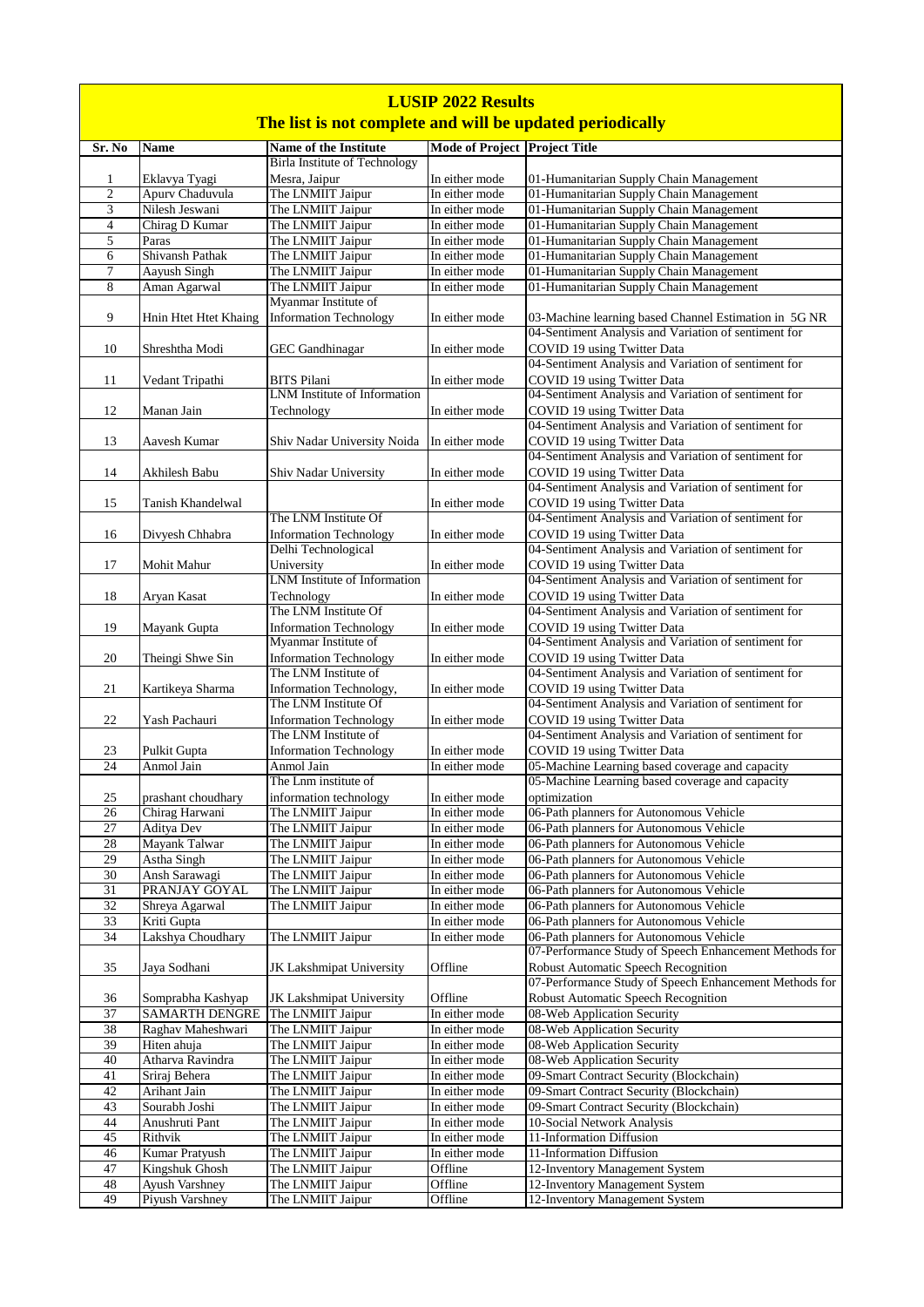| 50         | Akshat Joshi                       | Manipal University Jaipur                                              | Offline                          | 12-Inventory Management System                                                       |
|------------|------------------------------------|------------------------------------------------------------------------|----------------------------------|--------------------------------------------------------------------------------------|
|            |                                    | Yangon Technological                                                   |                                  |                                                                                      |
| 51         | Yaungni Linn Latt                  | University                                                             | In either mode                   | 13-Designing of Medical Health Website                                               |
| 52<br>53   | Rahul Jain<br>Neev Nagvani         | <b>JK</b> Lakshmipat University<br>The LNMIIT Jaipur                   | In either mode<br>In either mode | 13-Designing of Medical Health Website<br>13-Designing of Medical Health Website     |
| 54         | Jatin Sharma                       | The LNMIIT Jaipur                                                      | In either mode                   | 13-Designing of Medical Health Website                                               |
| 55         | Shivam Yadav                       | The LNMIIT Jaipur                                                      | In either mode                   | 13-Designing of Medical Health Website                                               |
| 56         | Shreya Sharma                      | Manipal Institute of Technolog In either mode                          |                                  | 13-Designing of Medical Health Website                                               |
| 57         | Aditya Soni                        | The LNMIIT Jaipur                                                      | In either mode                   | 13-Designing of Medical Health Website                                               |
| 58         | Manas                              | The LNMIIT Jaipur                                                      | In either mode                   | 13-Designing of Medical Health Website                                               |
| 59         | <b>VIVEK SINGH</b>                 | The LNMIIT Jaipur                                                      | In either mode                   | 13-Designing of Medical Health Website                                               |
| 60         | <b>DEVANSHI</b>                    | The LNMIIT Jaipur                                                      | In either mode                   | 13-Designing of Medical Health Website                                               |
| 61         | Aanya Jain                         | The LNMIIT Jaipur                                                      | In either mode                   | 13-Designing of Medical Health Website                                               |
| 62         | Abhishek Suman                     | The LNMIIT Jaipur                                                      | In either mode                   | 13-Designing of Medical Health Website                                               |
| 63         | Suyash Agrahari                    | The LNMIIT Jaipur                                                      | In either mode                   | 13-Designing of Medical Health Website                                               |
| 64         | Harsh Ojha                         | The LNMIIT Jaipur                                                      | In either mode                   | 13-Designing of Medical Health Website                                               |
| 65<br>66   | Bhavya Srivastava<br>Keshaw Soni   | The LNMIIT Jaipur<br>JK Lakshmipat University, Jain In either mode     | In either mode                   | 13-Designing of Medical Health Website<br>13-Designing of Medical Health Website     |
| 67         | Utkal sharma                       | The LNMIIT Jaipur                                                      | In either mode                   | 13-Designing of Medical Health Website                                               |
| 68         | Shubhankar Bhatt                   | The LNMIIT Jaipur                                                      | In either mode                   | 13-Designing of Medical Health Website                                               |
| 69         | somya jain                         | The LNMIIT Jaipur                                                      | In either mode                   | 13-Designing of Medical Health Website                                               |
| 70         | Radhika Agarwal                    | The LNMIIT Jaipur                                                      | In either mode                   | 13-Designing of Medical Health Website                                               |
| 71         | SAHIL YADAV                        | The LNMIIT Jaipur                                                      | In either mode                   | 13-Designing of Medical Health Website                                               |
| 72         | Naman Jain                         | The LNMIIT Jaipur                                                      | In either mode                   | 13-Designing of Medical Health Website                                               |
| 73         | Khushi Tiwari                      | The LNMIIT Jaipur                                                      | In either mode                   | 14- Development of Medical Health Website                                            |
| 74         | Aayush Jain                        | The LNMIIT Jaipur                                                      | In either mode                   | 14-Development of Medical Health Website                                             |
| 75         | Aditya Sharma                      | MIT ADT University                                                     | In either mode                   | 14-Development of Medical Health Website                                             |
| 76         | Aman Bansal                        | The LNMIIT Jaipur                                                      | In either mode                   | 14-Development of Medical Health Website                                             |
| 77         | Ankit Sharma                       | The LNMIIT Jaipur                                                      | In either mode                   | 14-Development of Medical Health Website                                             |
| 78         | Arnit Gupta                        | The LNMIIT Jaipur                                                      | In either mode                   | 14-Development of Medical Health Website                                             |
| 79<br>80   | Aryan Gupta<br><b>Anmol Vats</b>   | The LNMIIT Jaipur                                                      | In either mode<br>In either mode | 14-Development of Medical Health Website                                             |
| 81         | Ayush Joshi                        | The LNMIIT Jaipur<br>The LNMIIT Jaipur                                 | In either mode                   | 14-Development of Medical Health Website<br>14-Development of Medical Health Website |
| 82         | Ayush Mathpal                      | The LNMIIT Jaipur                                                      | In either mode                   | 14-Development of Medical Health Website                                             |
| 83         | <b>Ishaan Dubey</b>                | The LNMIIT Jaipur                                                      | In either mode                   | 14-Development of Medical Health Website                                             |
| 84         | Khushi Garg                        | Manipal University Jaipur                                              | In either mode                   | 14-Development of Medical Health Website                                             |
| 85         | Prabhav Sharma                     | The LNMIIT Jaipur                                                      | In either mode                   | 14-Development of Medical Health Website                                             |
| 86         | Shridhar Somani                    | The LNMIIT Jaipur                                                      | In either mode                   | 14-Development of Medical Health Website                                             |
| 87         | Saransh Kathal                     | The LNMIIT Jaipur                                                      | In either mode                   | 14-Development of Medical Health Website                                             |
| 88         | Sparsh Gupta                       | The LNMIIT Jaipur                                                      | In either mode                   | 14-Development of Medical Health Website                                             |
| 89         | Yashasvi garg                      | The LNMIIT Jaipur                                                      | In either mode                   | 14-Development of Medical Health Website                                             |
| 90         | Sagar Malik                        | The LNMIIT Jaipur                                                      | In either mode                   | 14-Development of Medical Health Website                                             |
| 91         | <b>Satwik Pandey</b>               | Jaypee Institute of information In either mode                         |                                  | 14-Development of Medical Health Website                                             |
| 92<br>93   | Rounak kabra                       | The LNMIIT Jaipur<br>The LNMIIT Jaipur                                 | In either mode                   | 14-Development of Medical Health Website                                             |
| 94         | Harsh Kesarwani<br>Sonali Kar      | Birla Institute of technology, MIn either mode                         | In either mode                   | 14-Development of Medical Health Website<br>14-Development of Medical Health Website |
| 95         | Mayank Talwar                      | The LNMIIT Jaipur                                                      | In either mode                   | 15- Medical data extraction using web scraping                                       |
| 96         | Akshay Anand                       | The LNMIIT Jaipur                                                      | In either mode                   | 15-Medical Data extraction using web scrapping                                       |
| 97         | Kishan Delvadiya                   | The LNMIIT Jaipur                                                      | In either mode                   | 15-Medical Data extraction using web scrapping                                       |
| 98         | Kriti Gupta                        | The LNMIIT Jaipur                                                      | In either mode                   | 15-Medical Data extraction using web scrapping                                       |
| 99         | Mohammad Asad                      | <b>JK Lakshmipat University</b>                                        | In either mode                   | 15-Medical Data extraction using web scrapping                                       |
| 100        | Nishtha Laddha                     | The LNMIIT Jaipur                                                      | In either mode                   | 15-Medical Data extraction using web scrapping                                       |
| 101        | Padmanabh paliwal                  | The LNMIIT Jaipur                                                      | In either mode                   | 15-Medical Data extraction using web scrapping                                       |
| 102        | Souhardya Malakar                  | The LNMIIT Jaipur                                                      | In either mode                   | 15-Medical Data extraction using web scrapping                                       |
| 103        | Tanish Khandelwal                  | The LNMIIT Jaipur                                                      | In either mode                   | 15-Medical Data extraction using web scrapping                                       |
| 104        | Vedant Gholap                      | The LNMIIT Jaipur                                                      | In either mode                   | 15-Medical Data extraction using web scrapping                                       |
| 105        | Niharika Bhadwaj                   | Birla Institute of Technology,                                         | In either mode                   | 16-Extracting Data from Youtube Videos                                               |
| 106<br>107 | Aditya Khadekar<br>Arin Khandelwal | The LNMIIT Jaipur<br>The LNMIIT Jaipur                                 | In either mode<br>In either mode | 16-Extracting Data from Youtube Videos<br>16-Extracting Data from Youtube Videos     |
| 108        | Ayush Sharma                       | The LNMIIT Jaipur                                                      | In either mode                   | 16-Extracting Data from Youtube Videos                                               |
| 109        | Jatin Dahiya                       | The LNMIIT Jaipur                                                      | In either mode                   | 16-Extracting Data from Youtube Videos                                               |
| 110        | Mridul Jain                        | The LNMIIT Jaipur                                                      | In either mode                   | 16-Extracting Data from Youtube Videos                                               |
| 111        | Mridul Jindal                      | The LNMIIT Jaipur                                                      | In either mode                   | 16-Extracting Data from Youtube Videos                                               |
| 112        | Nukul Sharma                       | The LNMIIT Jaipur                                                      | In either mode                   | 16-Extracting Data from Youtube Videos                                               |
| 113        | Pragya Agarwal                     | The LNMIIT Jaipur                                                      | In either mode                   | 16-Extracting Data from Youtube Videos                                               |
| 114        | Raghav Agarwal                     | The LNMIIT Jaipur                                                      | In either mode                   | 16-Extracting Data from Youtube Videos                                               |
| 115        | <b>Udit Garg</b>                   | The LNMIIT Jaipur                                                      | In either mode                   | 16-Extracting Data from Youtube Videos                                               |
| 116        | Utkarsh Rastogi                    | The LNMIIT Jaipur                                                      | In either mode                   | 16-Extracting Data from Youtube Videos                                               |
| 117        | VAMSI KRISHNA                      | The LNMIIT Jaipur                                                      | In either mode                   | 16-Extracting Data from Youtube Videos                                               |
| 118        | Yash Jain                          | The LNMIIT Jaipur                                                      | In either mode                   | 16-Extracting Data from Youtube Videos                                               |
| 119        | Anjali Kakkar                      | Shiv Nadar University                                                  | In either mode                   | 16-Extracting Data from Youtube Videos                                               |
| 120<br>121 | Archit Asokan<br>Bhavishi Bansal   | Shiv Nadar University<br>JK Lakshmipat University (Jail In either mode | In either mode                   | 16-Extracting Data from Youtube Videos<br>16-Extracting Data from Youtube Videos     |
|            |                                    |                                                                        |                                  |                                                                                      |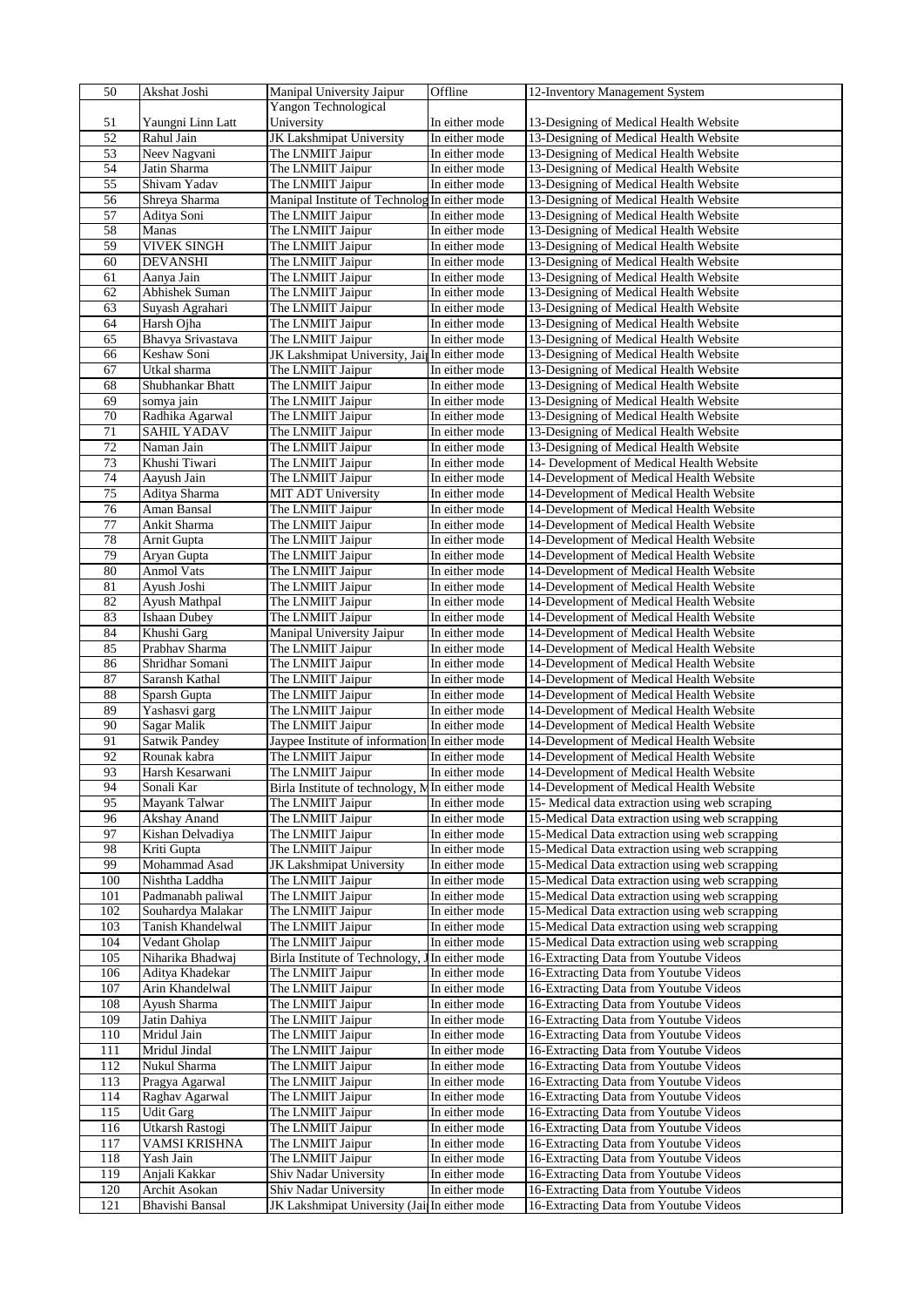| 122        | Eklavya Tyagi                    | The LNMIIT Jaipur                           | In either mode     | 16-Extracting Data from Youtube Videos                                                       |
|------------|----------------------------------|---------------------------------------------|--------------------|----------------------------------------------------------------------------------------------|
| 123        | Harshit Jain                     | The LNMIIT Jaipur                           | In either mode     | 16-Extracting Data from Youtube Videos                                                       |
| 124        | Himanshu Mittal                  | The LNMIIT Jaipur                           | In either mode     | 16-Extracting Data from Youtube Videos                                                       |
| 125        | Kush Kaushal Desai               | The LNMIIT Jaipur                           | In either mode     | 16-Extracting Data from Youtube Videos                                                       |
|            |                                  |                                             |                    |                                                                                              |
| 126        | Md Sohel                         | The LNMIIT Jaipur                           | In either mode     | 16-Extracting Data from Youtube Videos                                                       |
| 127        | Padmanabh paliwal                | The LNMIIT Jaipur                           | In either mode     | 16-Extracting Data from Youtube Videos                                                       |
| 128        | Pratik Aswani                    | The LNMIIT Jaipur                           | In either mode     | 16-Extracting Data from Youtube Videos                                                       |
| 129        | Shantanu Bajpai                  | The LNMIIT Jaipur                           | In either mode     | 16-Extracting Data from Youtube Videos                                                       |
| 130        | Shubhma Aswal                    | Shiv Nadar University                       | In either mode     | 16-Extracting Data from Youtube Videos                                                       |
| 131        |                                  | The LNMIIT Jaipur                           | In either mode     | 16-Extracting Data from Youtube Videos                                                       |
|            | somya jain                       |                                             |                    |                                                                                              |
| 132        | Souhardya Malakar                | The LNMIIT Jaipur                           | In either mode     | 16-Extracting Data from Youtube Videos                                                       |
| 133        | Viren Sharma                     | The LNMIIT Jaipur                           | In either mode     | 16-Extracting Data from Youtube Videos                                                       |
| 134        | Yaungni Linn Latt                | Yangon Technological Univers In either mode |                    | 16-Extracting Data from Youtube Videos                                                       |
| 135        | Shreshtha gupta                  | The LNMIIT Jaipur                           | In either mode     | 17-Manual Medical Data Collection from Various Sources                                       |
| 136        | Ayush Sharma                     | The LNMIIT Jaipur                           | In either mode     | 17-Manual Medical Data Collection from Various Sources                                       |
|            |                                  |                                             |                    |                                                                                              |
| 137        | Digvijay Singh                   | The LNMIIT Jaipur                           | In either mode     | 17-Manual Medical Data Collection from Various Sources                                       |
| 138        | Harshit Jain                     | The LNMIIT Jaipur                           | In either mode     | 17-Manual Medical Data Collection from Various Sources                                       |
| 139        | Mayank Kumar Garg                | The LNMIIT Jaipur                           | In either mode     | 17-Manual Medical Data Collection from Various Sources                                       |
| 140        | Pratik Aswani                    | The LNMIIT Jaipur                           | In either mode     | 17-Manual Medical Data Collection from Various Sources                                       |
| 141        | <b>Ritik Rajawat</b>             | The LNMIIT Jaipur                           | In either mode     | 17-Manual Medical Data Collection from Various Sources                                       |
|            |                                  |                                             |                    |                                                                                              |
| 142        | <b>SAHIL GUPTA</b>               | The LNMIIT Jaipur                           | In either mode     | 17-Manual Medical Data Collection from Various Sources                                       |
| 143        | Saumitra Vyas                    | The LNMIIT Jaipur                           | In either mode     | 17-Manual Medical Data Collection from Various Sources                                       |
| 144        | Shantvanu Mutha                  | The LNMIIT Jaipur                           | In either mode     | 17-Manual Medical Data Collection from Various Sources                                       |
| 145        | Shubham Singh                    | The LNMIIT Jaipur                           | In either mode     | 17-Manual Medical Data Collection from Various Sources                                       |
| 146        | Varad Nandanwankar               | The LNMIIT Jaipur                           | In either mode     | 17-Manual Medical Data Collection from Various Sources                                       |
|            |                                  |                                             |                    |                                                                                              |
| 147        | Akshay Anand                     | The LNMIIT Jaipur                           | In either mode     | 17-Manual Medical Data Collection from Various Sources                                       |
| 148        | Md. Raiyan Athar                 | The LNMIIT Jaipur                           | In either mode     | 17-Manual Medical Data Collection from Various Sources                                       |
| 149        | Arin Khandelwal                  | The LNMIIT Jaipur                           | In either mode     | 17-Manual Medical Data Collection from Various Sources                                       |
| 150        | Mridul Jindal                    | The LNMIIT Jaipur                           | In either mode     | 17-Manual Medical Data Collection from Various Sources                                       |
| 151        | Nukul Sharma                     | The LNMIIT Jaipur                           | In either mode     | 17-Manual Medical Data Collection from Various Sources                                       |
|            |                                  |                                             |                    |                                                                                              |
| 152        | <b>Ishan Phogat</b>              | The LNMIIT Jaipur                           | In either mode     | 17-Manual Medical Data Collection from Various Sources                                       |
| 153        | Utkal sharma                     | The LNMIIT Jaipur                           | In either mode     | 17-Manual Medical Data Collection from Various Sources                                       |
| 154        | Prabhav Jain                     | The LNMIIT Jaipur                           | In either mode     | 17-Manual Medical Data Collection from Various Sources                                       |
|            |                                  | Jai Narayan Vyas University,                |                    | 19-Design of MOS Transistors-based Photodetectors for the                                    |
| 155        | Tanisha Bohra                    | Jodhpur                                     | Offline            | Next-Generation Telecommunication Networks and MIR                                           |
|            | Apoorv Sharma                    | The LNMIIT Jaipur                           | Offline            | 19-Design of MOS Transistors-based Photodetectors for the                                    |
| 156        |                                  |                                             |                    |                                                                                              |
| 157        | Nischay Thapar                   | The LNMIIT Jaipur                           | Offline            | 19-Design of MOS Transistors-based Photodetectors for the                                    |
| 158        | Bhavika Agarwal                  | The LNMIIT Jaipur                           | Offline            | 19-Design of MOS Transistors-based Photodetectors for the                                    |
| 159        | Chintan S Makhijani              | The LNMIIT Jaipur                           | Offline            | 21-Academic Data Management System                                                           |
| 160        | Muskan Maheshwari                | The LNMIIT Jaipur                           | Offline            | 21-Academic Data Management System                                                           |
| 161        | Mohit Singh Bhati                | The LNMIIT Jaipur                           | Offline            | 21-Academic Data Management System                                                           |
|            |                                  |                                             |                    | 21-Academic Data Management System                                                           |
| 162        | Chintan S Makhijani              | The LNMIIT Jaipur                           | Offline            |                                                                                              |
| 163        | Muskan Maheshwari                | The LNMIIT Jaipur                           | Offline            | 21-Academic Data Management System                                                           |
| 164        | Mohit Singh Bhati                | The LNMIIT Jaipur                           | Offline            | 21-Academic Data Management System                                                           |
|            |                                  |                                             |                    | 23-Optimal Design of Beamforming for RIS Enabled                                             |
| 165        | Viren Sharma                     | The LNMIIT Jaipur                           | In either mode     | <b>Cellular Networks</b>                                                                     |
|            |                                  |                                             |                    | 23-Optimal Design of Beamforming for RIS Enabled                                             |
| 166        | Kanishk sharma                   |                                             | In either mode     | <b>Cellular Networks</b>                                                                     |
|            |                                  | The LNMIIT Jaipur                           |                    |                                                                                              |
|            |                                  |                                             |                    | 23-Optimal Design of Beamforming for RIS Enabled                                             |
| 167        | Kshitij Sharma                   | The LNMIIT Jaipur                           | In either mode     | Cellular Networks                                                                            |
|            |                                  |                                             |                    | 23-Optimal Design of Beamforming for RIS Enabled                                             |
| 168        | Jaya Sodhani                     | <b>JK Lakshmipat University</b>             | In either mode     |                                                                                              |
|            |                                  |                                             |                    |                                                                                              |
|            |                                  |                                             |                    | Cellular Networks                                                                            |
|            |                                  |                                             |                    | 23-Optimal Design of Beamforming for RIS Enabled                                             |
| 169        | Kartikeya Acharya                | The LNMIIT Jaipur                           | In either mode     | Cellular Networks                                                                            |
|            |                                  |                                             |                    | 23-Optimal Design of Beamforming for RIS Enabled                                             |
| 170        | Viren Sharma                     | <b>LNMIIT</b>                               | In either mode     | Cellular Networks                                                                            |
|            |                                  |                                             |                    | 23-Optimal Design of Beamforming for RIS Enabled                                             |
|            |                                  |                                             |                    |                                                                                              |
| 171        | Jaya Sodhani                     | JK Lakshmipat University                    | In either mode     | <b>Cellular Networks</b>                                                                     |
|            |                                  | The LNM Institute of                        |                    | 23-Optimal Design of Beamforming for RIS Enabled                                             |
| 172        | Kartikeya Acharya                | <b>Information Technology</b>               | In either mode     | Cellular Networks                                                                            |
| 173        | Aviral Gupta                     | <b>LNMIIT</b>                               | In either mode     | 24-NIRF Rank prediction using machine learning                                               |
| 174        | Prateek Sharma                   | <b>LNMIIT</b>                               | In either mode     | 24-NIRF Rank prediction using machine learning                                               |
|            |                                  |                                             |                    |                                                                                              |
| 175        | Abhishek Tambi                   | lnmiit                                      | In either mode     | 24-NIRF Rank prediction using machine learning                                               |
| 176        | Aviral Gupta                     | The LNMIIT Jaipur                           | In either mode     | 24-NIRF Rank prediction using machine learning                                               |
| 177        | Prateek Sharma                   | The LNMIIT Jaipur                           | In either mode     | 24-NIRF Rank prediction using machine learning                                               |
| 178        | Abhishek Tambi                   | The LNMIIT Jaipur                           | In either mode     | 24-NIRF Rank prediction using machine learning                                               |
| 179        | Vaibhav Jaiswal                  | The LNMIIT Jaipur                           | Offline            | 25-Covid-19 and E-Commerce                                                                   |
| 180        |                                  |                                             | Hybrid mode        | 26-Protectionism in International Trade                                                      |
|            | Arjun Aggarwal                   | The LNMIIT Jaipur                           |                    |                                                                                              |
| 181        | Harshit Tiwari                   | The LNMIIT Jaipur                           | Hybrid mode        | 26-Protectionism in International Trade                                                      |
| 182        | Dev Gupta                        | The LNMIIT Jaipur                           | Offline            | 27-Real-time stock monitoring and prediction system                                          |
| 183        | Sanyam Lodha                     | The LNMIIT Jaipur                           | Offline            | 27-Real-time stock monitoring and prediction system                                          |
| 184<br>185 | Pratyush Chahar<br>Ashray Mittal | The LNMIIT Jaipur<br>The LNMIIT Jaipur      | Offline<br>Offline | 28-Crypto Prediction using Semantic analysis<br>28-Crypto Prediction using Semantic analysis |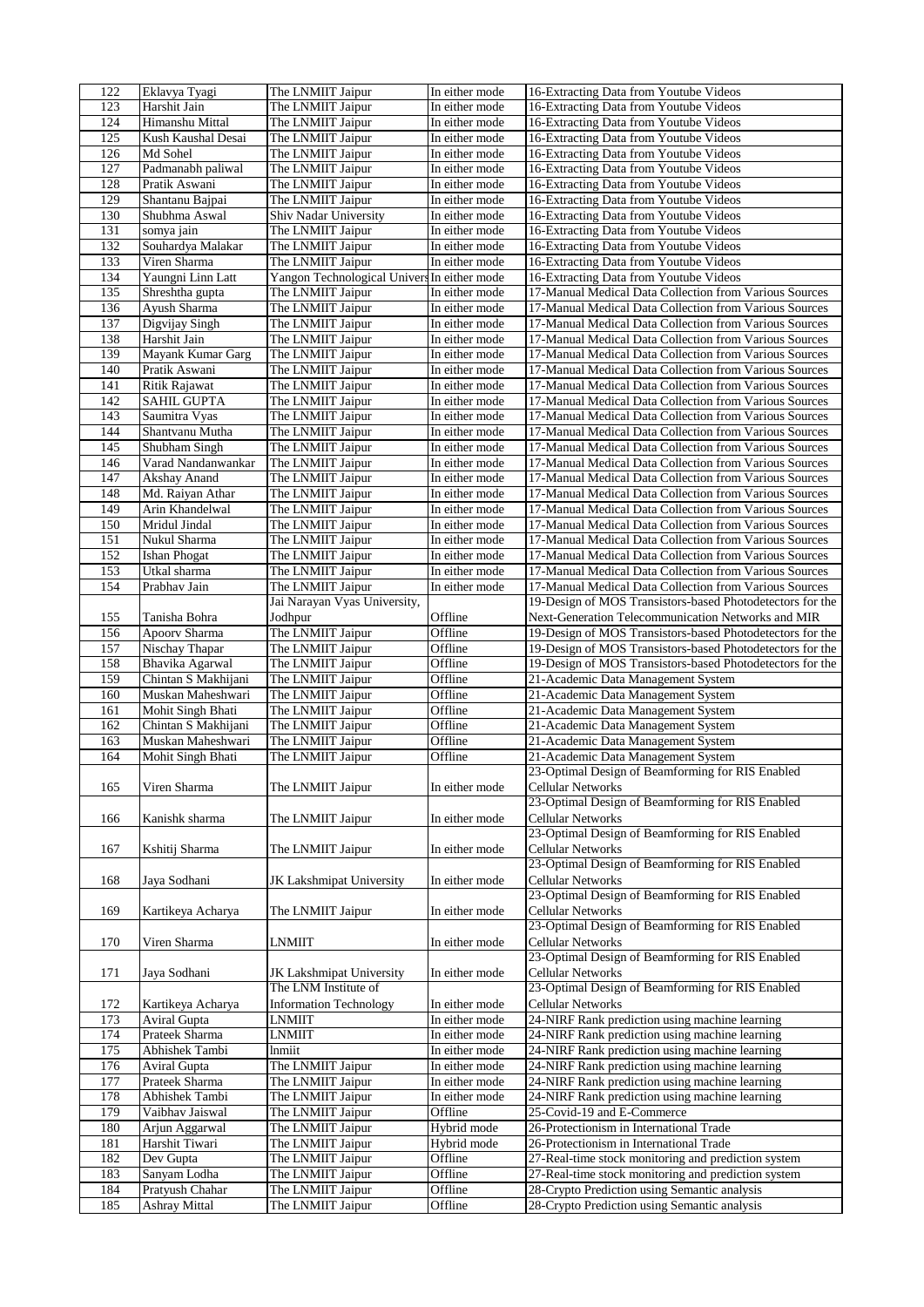| 186 | Divyanshi Gautam     | The LNMIIT Jaipur                               | Offline        | 28-Crypto Prediction using Semantic analysis              |
|-----|----------------------|-------------------------------------------------|----------------|-----------------------------------------------------------|
| 187 | Ritik Katiyar        | The LNMIIT Jaipur                               | Offline        | 28-Crypto Prediction using Semantic analysis              |
| 188 | Ritik Katiyar        | The LNMIIT Jaipur                               | Offline        | 29-Statistical Trend Analysis                             |
|     | Prakhar Kumar        |                                                 |                |                                                           |
|     |                      |                                                 |                |                                                           |
| 189 | Srivastava           | The LNMIIT Jaipur                               | Offline        | 29-Statistical Trend Analysis                             |
|     |                      | Myanmar Institute of                            |                |                                                           |
| 190 | Mya Min Aye          | <b>Information Technology</b>                   | In either mode | 2-Machine Learning based stock market prediction          |
|     |                      | The LNM Institute Of                            |                |                                                           |
| 191 | Divyesh Chhabra      | <b>Information Technology</b>                   | In either mode | 2-Machine Learning based stock market prediction          |
| 192 | Anmol Jain           | Anmol Jain                                      | In either mode | 2-Machine Learning based stock market prediction          |
|     |                      | The Lnm institute of                            |                |                                                           |
|     |                      |                                                 |                |                                                           |
| 193 | prashant choudhary   | information technology                          | In either mode | 2-Machine Learning based stock market prediction          |
| 194 | Kush Kaushal Desai   | <b>LNMIIT</b>                                   | In either mode | 2-Machine Learning based stock market prediction          |
|     |                      | ect, Univrsity Of Rajasthan,                    |                |                                                           |
| 195 | vibhooti sharma      | Jaipur                                          | In either mode | 2-Machine Learning based stock market prediction          |
| 196 | Pranav K             | Shiv Nadar University                           | In either mode | 2-Machine Learning based stock market prediction          |
|     |                      | Myanmar Institute of                            |                |                                                           |
|     |                      | <b>Information Technology</b>                   |                |                                                           |
| 197 | Htwe Eaint Phyu      |                                                 | In either mode | 2-Machine Learning based stock market prediction          |
| 198 | Mohit Mahur          | Delhi Technological                             | In either mode | 2-Machine Learning based stock market prediction          |
|     |                      | LNM Institute of Information                    |                |                                                           |
| 199 | Aryan Kasat          | Technology                                      | In either mode | 2-Machine Learning based stock market prediction          |
|     |                      | <b>Birla Institute of Technology</b>            |                |                                                           |
| 200 | Yash Gupta           | and Science                                     | In either mode | 2-Machine Learning based stock market prediction          |
|     |                      | The LNM Institute Of                            |                |                                                           |
|     |                      |                                                 |                |                                                           |
| 201 | Mayank Gupta         | <b>Information Technology</b>                   | In either mode | 2-Machine Learning based stock market prediction          |
|     |                      | <b>LNM</b> Institute of Information             |                |                                                           |
| 202 | Pranav Mehta         | Technology                                      | In either mode | 2-Machine Learning based stock market prediction          |
|     |                      | Myanmar Institute of                            |                |                                                           |
| 203 | Theingi Shwe Sin     | <b>Information Technology</b>                   | In either mode | 2-Machine Learning based stock market prediction          |
|     |                      | The LNM Institute of                            |                |                                                           |
|     |                      |                                                 |                |                                                           |
| 204 | Kartikeya Sharma     | Information Technology,<br>The LNM Institute Of | In either mode | 2-Machine Learning based stock market prediction          |
|     |                      |                                                 |                |                                                           |
| 205 | Yash Pachauri        | <b>Information Technology</b>                   | In either mode | 2-Machine Learning based stock market prediction          |
|     |                      |                                                 |                |                                                           |
| 206 | Vedant Tripathi      | BITS Pilani                                     | In either mode | 2-Machine Learning based stock market prediction          |
|     |                      | The LNM Institute of                            |                |                                                           |
|     |                      |                                                 |                |                                                           |
| 207 | Advik Singhania      | <b>Information Technology</b>                   | In either mode | 2-Machine Learning based stock market prediction          |
|     |                      | <b>LNM</b> Institute of Information             |                |                                                           |
| 208 | Manan Jain           | Technology                                      | In either mode | 2-Machine Learning based stock market prediction          |
| 209 | <b>Akhilesh Babu</b> | Shiv Nadar University                           | In either mode | 2-Machine Learning based stock market prediction          |
| 210 | Shreya Sharad        | Shiv Nadar University                           | In either mode | 2-Machine Learning based stock market prediction          |
|     |                      | The LNM Institute of                            |                |                                                           |
| 211 | Utkarsh Rastogi      | <b>Information Technology</b>                   | In either mode | 2-Machine Learning based stock market prediction          |
|     |                      |                                                 |                | 30-Revisiting linguistic, ethical and psychological       |
|     |                      |                                                 |                |                                                           |
| 212 | Ariun Saxena         | The LNMIIT Jaipur                               | In either mode | boundaries in the Indian Law System                       |
| 213 | Rahul Vijayvargiya   | The LNMIIT Jaipur                               | In either mode | 31-Creating Online and Offline Jobs for Villagers         |
| 214 | Aditya raj chouhan   | The LNMIIT Jaipur                               | In either mode | 31-Creating Online and Offline Jobs for Villagers         |
| 215 | Atharv goyal         | The LNMIIT Jaipur                               | In either mode | 31-Creating Online and Offline Jobs for Villagers         |
| 216 | <b>BHANU PRATAP</b>  | The LNMIIT Jaipur                               | In either mode | 31-Creating Online and Offline Jobs for Villagers         |
|     |                      |                                                 | In either mode |                                                           |
| 217 | Chinmay Agrawal      | The LNMIIT Jaipur                               |                | 31-Creating Online and Offline Jobs for Villagers         |
| 218 | Himanshu Sharma      | The LNMIIT Jaipur                               | In either mode | 31-Creating Online and Offline Jobs for Villagers         |
| 219 | Riya Chachlani       | The LNMIIT Jaipur                               | In either mode | 31-Creating Online and Offline Jobs for Villagers         |
| 220 | Shivam Shukla        | The LNMIIT Jaipur                               | In either mode | 31-Creating Online and Offline Jobs for Villagers         |
| 221 | SHRESTH JAIN         | The LNMIIT Jaipur                               | In either mode | 31-Creating Online and Offline Jobs for Villagers         |
| 222 | Soham Baijal         | The LNMIIT Jaipur                               | In either mode | 31-Creating Online and Offline Jobs for Villagers         |
| 223 | Srajit Jain          | The LNMIIT Jaipur                               | In either mode | 31-Creating Online and Offline Jobs for Villagers         |
|     |                      |                                                 |                |                                                           |
| 224 | Vaibhav Shukla       | The LNMIIT Jaipur                               | In either mode | 31-Creating Online and Offline Jobs for Villagers         |
| 225 | <b>Anmol Vats</b>    | The LNMIIT Jaipur                               | In either mode | 31-Creating Online and Offline Jobs for Villagers         |
| 226 | Raghav Agarwal       | The LNMIIT Jaipur                               | In either mode | 31-Creating Online and Offline Jobs for Villagers         |
| 227 | <b>Udit Garg</b>     | The LNMIIT Jaipur                               | In either mode | 31-Creating Online and Offline Jobs for Villagers         |
| 228 | Aditya raj chouhan   | The LNMIIT Jaipur                               | In either mode | 31-Creating Online and Offline Jobs for Villagers         |
| 229 | KAPIL                | The LNMIIT Jaipur                               | In either mode | 31-Creating Online and Offline Jobs for Villagers         |
|     |                      |                                                 |                |                                                           |
| 230 | Sobhit Sinha         | The LNMIIT Jaipur                               | In either mode | 31-Creating Online and Offline Jobs for Villagers         |
| 231 | Raghav Agrawal       | The LNMIIT Jaipur                               | In either mode | 31-Creating Online and Offline Jobs for Villagers         |
| 232 | Aditya Khandelwal    | The LNMIIT Jaipur                               | In either mode | 31-Creating Online and Offline Jobs for Villagers         |
| 233 | Dev Tiwari           | The LNMIIT Jaipur                               | In either mode | 31-Creating Online and Offline Jobs for Villagers         |
| 234 | Lakshit Somani       | The LNMIIT Jaipur                               | In either mode | 32-Making Inprovements in the website of CWPH             |
| 235 | Aishvary             | The LNMIIT Jaipur                               | In either mode | 32-Making Inprovements in the website of CWPH             |
| 236 | Nikhil Khandelwal    |                                                 |                |                                                           |
|     |                      | The LNMIIT Jaipur                               | In either mode | 32-Making Inprovements in the website of CWPH             |
| 237 | Manan Badaya         | The LNMIIT Jaipur                               | In either mode | 32-Making Inprovements in the website of CWPH             |
| 238 | Aman Manish Agarwal  | The LNMIIT Jaipur                               | In either mode | 32-Making Inprovements in the website of CWPH             |
|     |                      |                                                 |                | 33-Develop a short course to teach people about effective |
| 239 | Aayush Singh         | The LNMIIT Jaipur                               | In either mode | use of latest gadgets                                     |